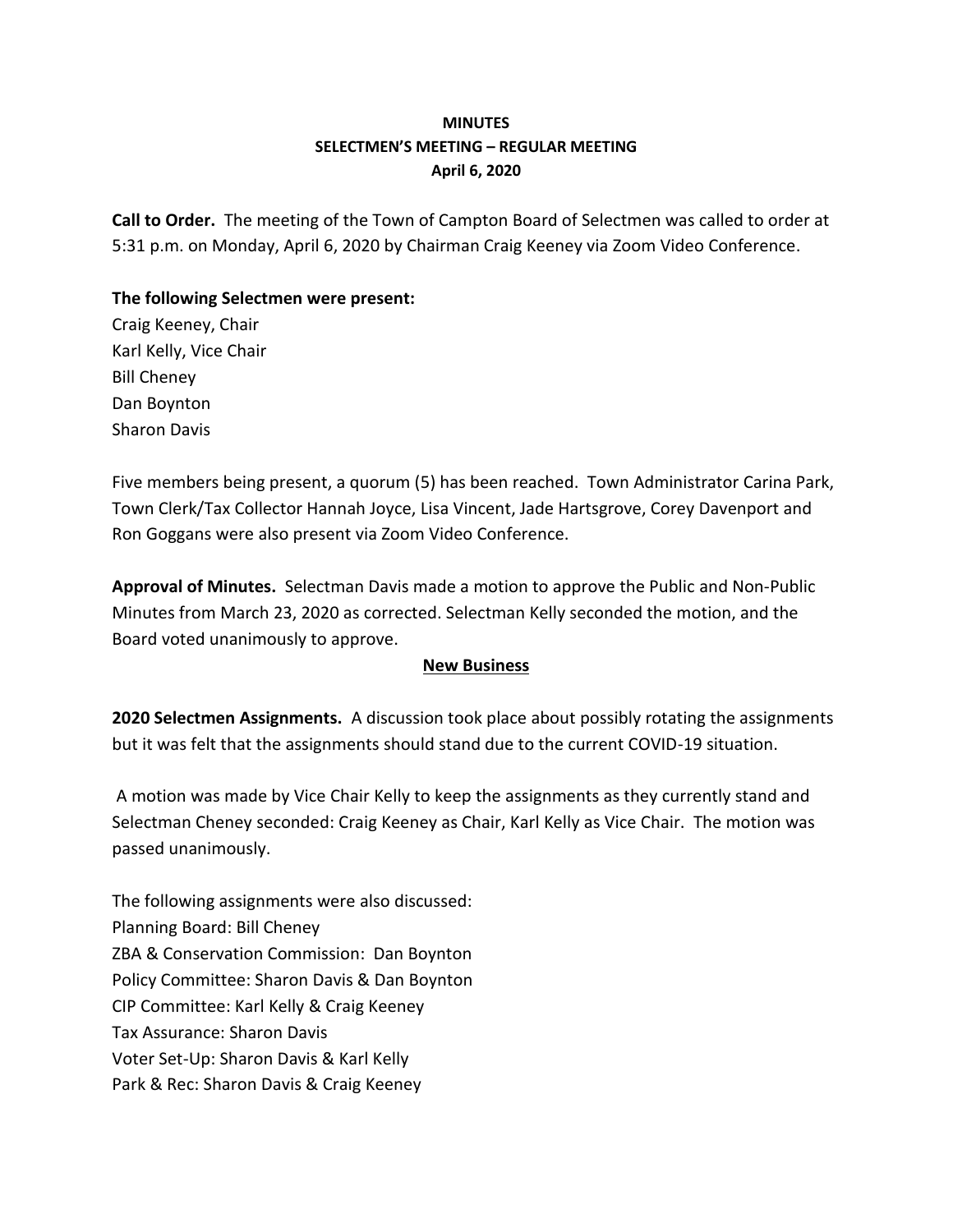HR Committee: Sharon Davis & Karl Kelly Transfer Station Committee: Dan Boynton & Craig Keeney

Selectman Cheney made a motion to accept the committee assignments, seconded by Selectman Boynton. The motion was passed unanimously.

Chairman Keeney suggested adding "Committee Updates" as a regularly occurring agenda item.

Carina Park suggested that Dan Boynton be the point person for technology issues related to the BOS issues.

**Temporary Leave Policy & Board Directives Regarding COVID-19.** Drafts of the two documents were circulated to the Board members.

## **Temporary Leave Policy**

Several changes were suggested by Selectman Davis;

- A. Re Paragraph 1: "Adopted by unanimous consent of the Campton *Board of Selectmen*…," not "Select Board."
- B. Re A. Federal Emergency Paid Sick Leave Act and the Emergency Family Medical Expansion Act: first sentence, "In accordance with the Federal Emergency Paid Sick Leave Act and the Emergency Family Medical Expansion Act, employees will be eligible *for* the following leaves," not "with the following leaves."
- C. Re (2) Emergency Paid Sick Leave Act, paragraph following #6: "Where leave is foreseeable, an employee should provide notice of leave to the Town as *soon* as practicable," not "…to the Town as is practicable."
- D. Re final paragraph of document: "This temporary policy will expire no later than December 31, 2020 and may be amended from time to time at the discretion of the *Board of Selectmen*," not "Select Board."

A discussion followed regarding this draft policy. It is the Board's hope that full-time employees would continue to work throughout this State of Emergency. Employees are encouraged to work remotely if possible. Department Heads should think about projects that could be done from home. In the event the employee cannot work from home a discussion ensued regarding how that employee should be paid. The Selectmen voiced the following:

Selectman Boynton – expressed that time should be paid until May 4, 2020 and then revisit the policy at the next BOS meeting at May 4, 2020. He clarified the employees should be paid at their regular status (part-time vs full-time).

Selectman Davis – felt that time should be paid until May 4, 2020 and then revisit the policy.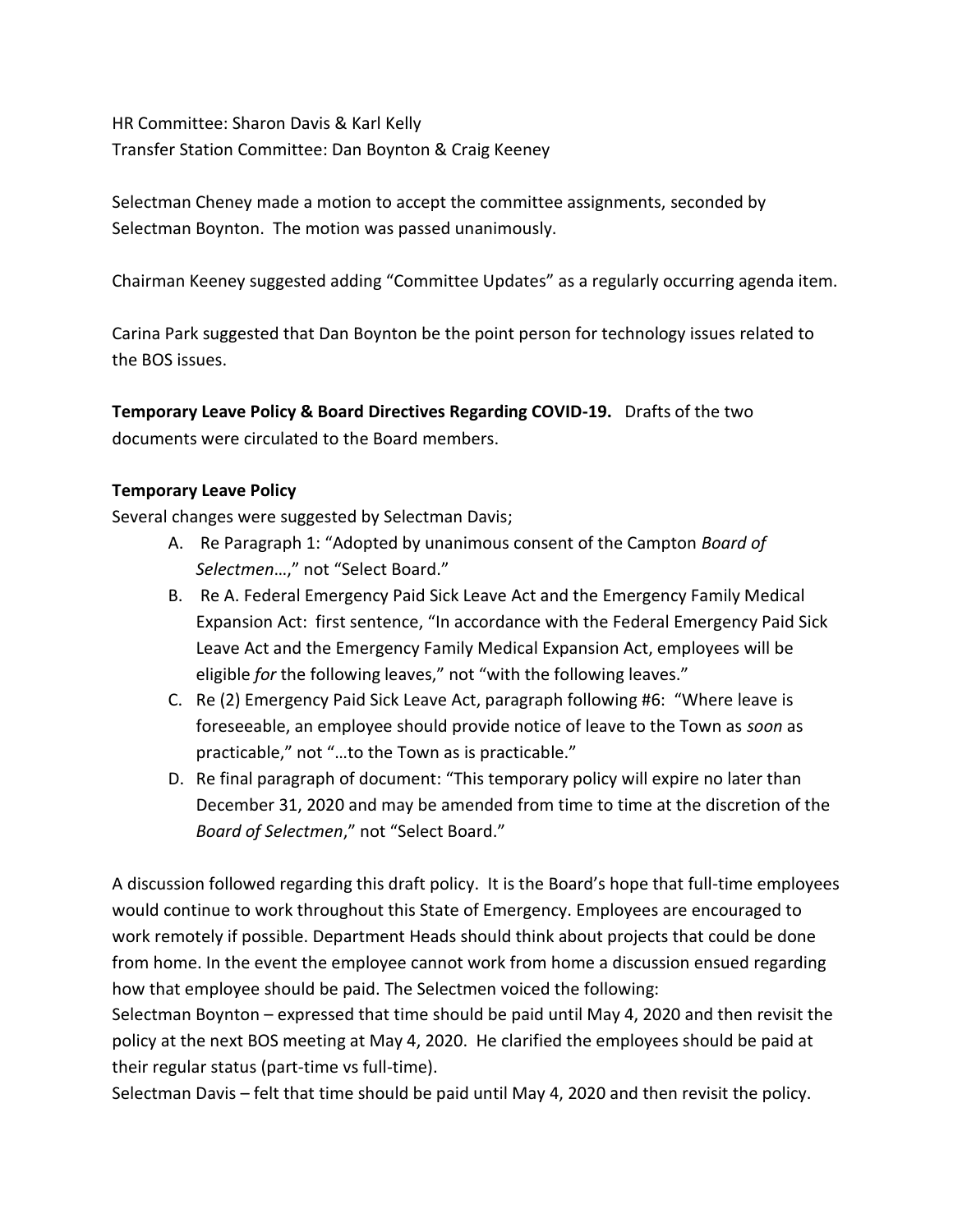Selectman Cheney – asked about Federal subsidy. He would like employees paid until May 4, 2020 and then revisit the policy.

Vice Chair Kelly – felt employees should continue to be paid until May 4, 2020. Chairman Keeney – wondered about Park & Rec employees. Lisa Vincent informed the Board that Lisa Ash, Parks & Recreation Director uses her employees to fulfill other roles such as helping with the Commodity Food. It was agreed to pay employees at full rate until May 4, 2020.

Carina Park will distribute policy as corrected. Department heads will manage their employees' work schedules as best suits the needs/demands.

#### **Board Directives**

One correction was noted by Selectman Davis in #2, bullet 2: "Spacing seating *farther* apart than usual to promote social distancing, including the distance between participants, if possible," not "father."

**Memo on Spending.** The Board reviewed the draft Memo on Spending to be distributed to Department Heads**.** A general discussion took place regarding departmental spending during the current COVID-19 situation. It was decided that the current spending controls would remain in place but the Board asks that all department heads to be even more diligent in spending and to hold off on any large or unnecessary purchases. Carina Park will report any unusual spending activity to the Board.

**COVID-19 Town Building Closure Update.** Carina Park reported that all public restrooms have been closed. Rotating shifts for town employees are being implemented. Hannah Joyce said that there has been an increase in calls and low supplies such as hand sanitizer, face shields, etc. A general discussion took place about being vigilant with cleaning surfaces in the offices.

## **Correspondence**

**W. Raabe Building Permit Extension Request.** Will Raabe is asking for an extension on his building permit set to expire in May. The BOS agreed to extending the permit to May 2021.

**2019 Equalization Rate.** Carina Park reported that the Equalization Rate for 2019 has been set at 98.6%.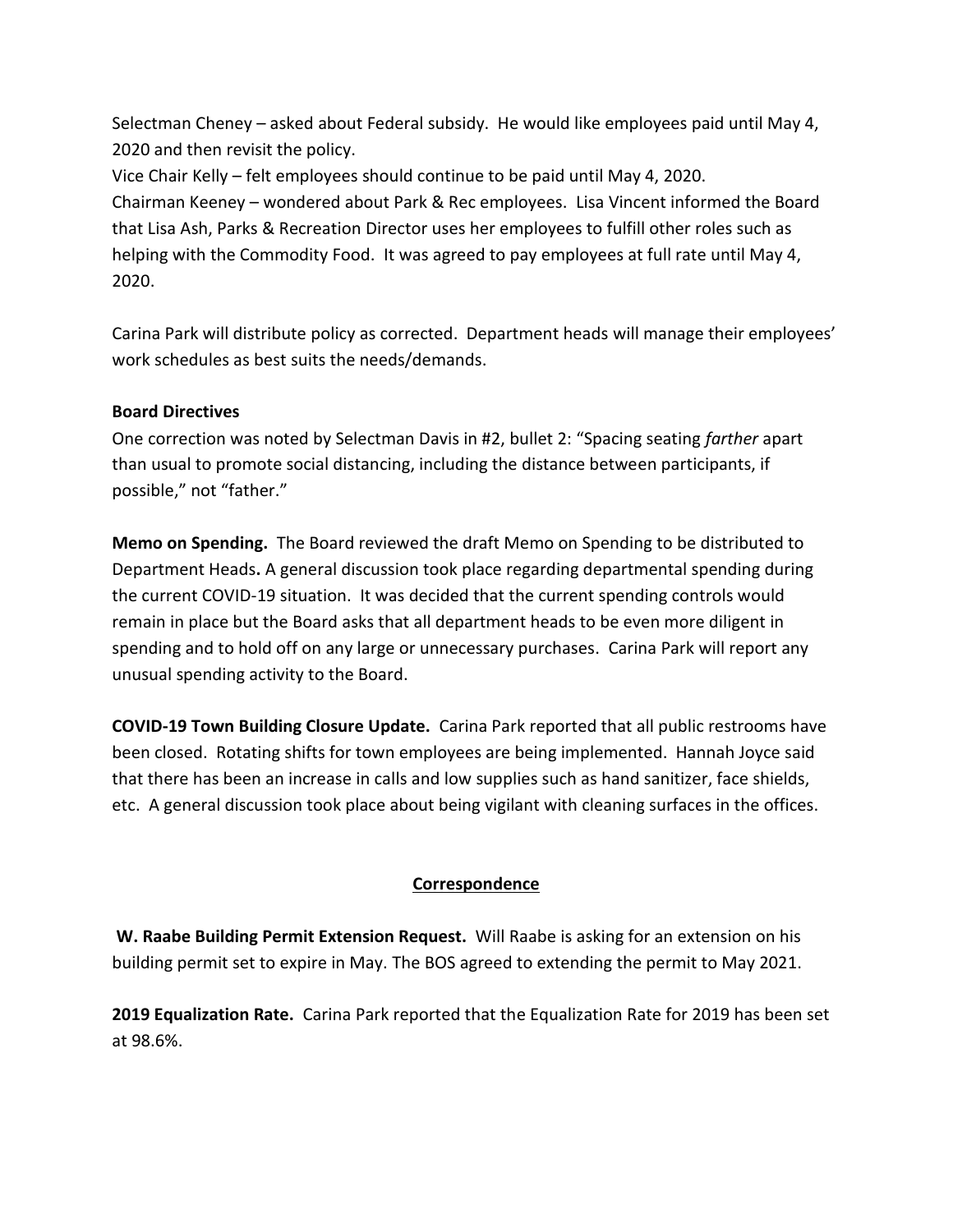#### **Board Concerns and Directives**

Selectman Kelly suggested tabling the snowmobile use of town roads for the time being. He raised a new concern of possibly issuing vending permits so that vender parking can be regulated. Carina Park suggested implementation of an ordinance might be useful. She will obtain ordinances from other towns for the Board to examine.

Selectman Davis reported not seeing trucks out working from the Highway Department on her side of town.

Selectman Boynton said that the Conservation Committee is working on grant applications for the purchase of land. A written recommendation by the BOS would be a helpful addition to the application package. The BOS agreed to supply a written recommendation drafted by Carina Park and Sharon Davis. Dan also expressed interest in having committees supply input to the upcoming ordinance review. An additional point of interest that Dan raised was the use of personal vs work computers (and other technologies) during this time of work-from-home. Dan will explore various options.

Chairman Keeney raised a concern about a piece of property on Plaisted Road. The owner wishes to work on the road to make it more passable such as putting in some culverts and ditches. The BOS were fine with the work as long as the proposed work is identified and the owner knows that the town will not maintain the improvements. Craig asked Carina if any further information was available about the road study. She reported none at present.

**In Public Session a Motion was made to go into Non-Public Session under RSA 91-A: 3, II (**a**). The Motion was seconded and with a roll call vote: Chairman Keeney- aye, Selectman Davis – aye, Selectman Kelly– aye, Selectman Cheney – aye ~ the Board went into Non-Public Session at 6:51 p.m. The Board came out of Non-Public Session at 7:10 p.m.**

**In Public Session Selectman Davis made a motion to seal the Non-Public minutes. Vice Chair Kelly seconded the motion and with a roll call vote: Chairman Keeney- aye, Selectman Davis – aye, Selectman Kelly– aye, Selectman Cheney – aye, Selectman Boynton-aye. The motion to seal passed unanimously.** 

**Adjournment**. There being no further business, Chairman Keeney adjourned the public meeting at 7:10 p.m.

Respectfully Submitted

Paula Woodward